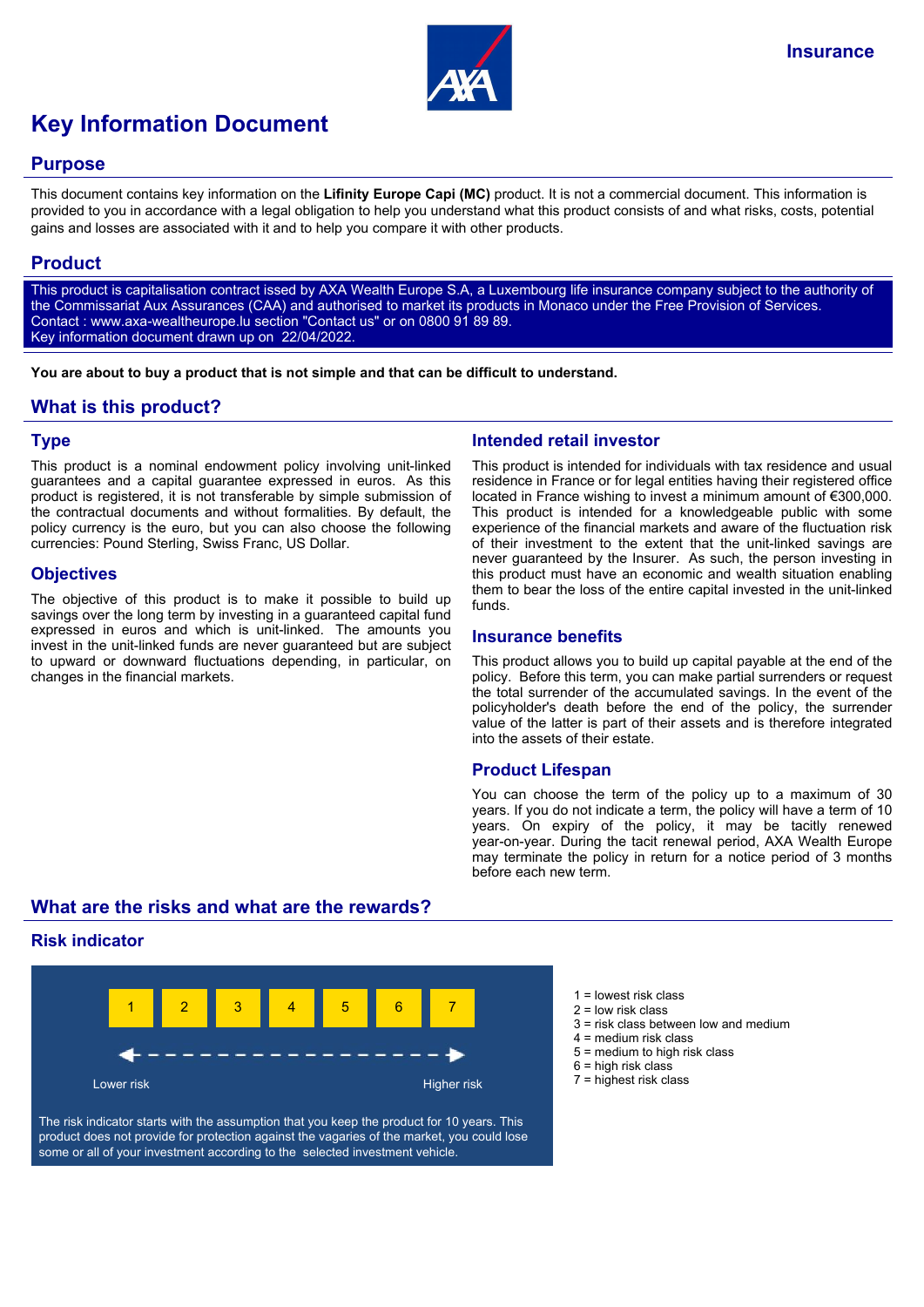The overall risk indicator helps you assess the risk level of the **Lifinity Europe Capi (MC)** product and compare it with other investment products. The risk and return on investment vary according to the chosen investment options. The performance of the product as a whole depends on the choice of investment options. Specific information describing each investment option is available on the website www.axa-wealtheurope.lu.

This product offers a range of investment options with risk classes ranging from the 1, lowest risk class, to 7, the highest risk class. The risk and return on investment will vary depending on the specific investment vehicles chosen and whose various key information documents are available on the website www.axa-wealtheurope.lu. Penalties on surrender apply under certain conditions mentioned under "How long should I keep it and can I withdraw cash early?"

**Beaware of Currency risk :** For certain investment vehicles denominated in a currency other than the euro, the return when expressed in euros may vary according to changes in the exchange rate. This exchange rate risk is never taken into account in the above indicator.

#### **Performance scenarios**

Risk and return vary depending on the investment vehicles you choose. The key information documents specific to each investment vehicle are available on the website www.axa-wealtheurope.lu. The figures shown take account of all the costs incurred for the product itself but not the ancillary costs that may be requested by the person presenting this product and/or advising you. These figures do not take into account your personal tax situation, which may also affect the amounts you receive.

# **What happens if AXA Wealth Europe S.A is unable to make pay out ?**

In the absence of a guarantee fund for compensation of policyholders in the event of default by AXA Wealth Europe and in order to limit the possible financial losses suffered by policyholders and/or beneficiaries, Luxembourg law stipulates that the assets relating to life insurance policies constitute separate wealth and are managed separately from the own assets of AXA Wealth Europe. These assets are subject to deposit agreements previously approved by the Commissariat aux Assurances (CAA) with banks known as "custodians". In the event of the insurer's insolvency, segregated assets are therefore protected in relation to the company's other assets, and policyholders and/or beneficiaries collectively have a senior preferred claim which will take precedence over all other creditors with respect to these separate assets. This enables them to recover, as a priority, claims relating to the performance of their insurance policies. Policyholders and/or beneficiaries are also potentially exposed to the failure of a custodian bank, which also has the obligation to segregate the deposits referred to above, which therefore provides double protection for policyholders and beneficiaries. Securities should be fully recovered. Only cash deposited there is not being protected and could therefore be lost in whole or in part. In addition, the euro-denominated fund benefits from a reinsurance of 100% by AXA France. In the event of default by AXA France, AXA Wealth Europe's obligations to policyholders are protected by a bank guarantee mechanism (pledge).

## **What will this investment cost me ?**

The estimated rate of reduction in return is dependent on your total costs over a specified period of time. Total costs include recurring costs, one-off costs and ancillary costs.

The amounts indicated below correspond to a projection of the maximum of the total costs linked to the product itself for three different holding periods. The figures presented assume an investment of €10,000 in the product. These figures are estimates and may change in the future.

The figures doesn't take into account optionnal guarantees which may be proposed.

#### **Costs over time**

| Investment 10 000 $\epsilon$ |                  |                  |                     |
|------------------------------|------------------|------------------|---------------------|
| <b>Scenarios</b>             | If you exit      | If you exit      | If you exit         |
|                              | after            | after            | after               |
|                              | 1 year           | 5 years          | <b>10 years</b>     |
| <b>Total costs</b>           | 492 € to 1,737 € | 913 € to 9,978 € | 1 147 € to 40.427 € |
| Reduction in return per year | 4.92% to 17.37%  | 2.24% to 14.54%  | 1.90% to 14.18%     |

It is possible that the person who presents this product to you or who advises you about this product will ask you to pay additional fees in connection with this(these) service(s). If this is the case, this person will inform you of the amount of these fees and will have to indicate the impact of all costs on your investment over time.